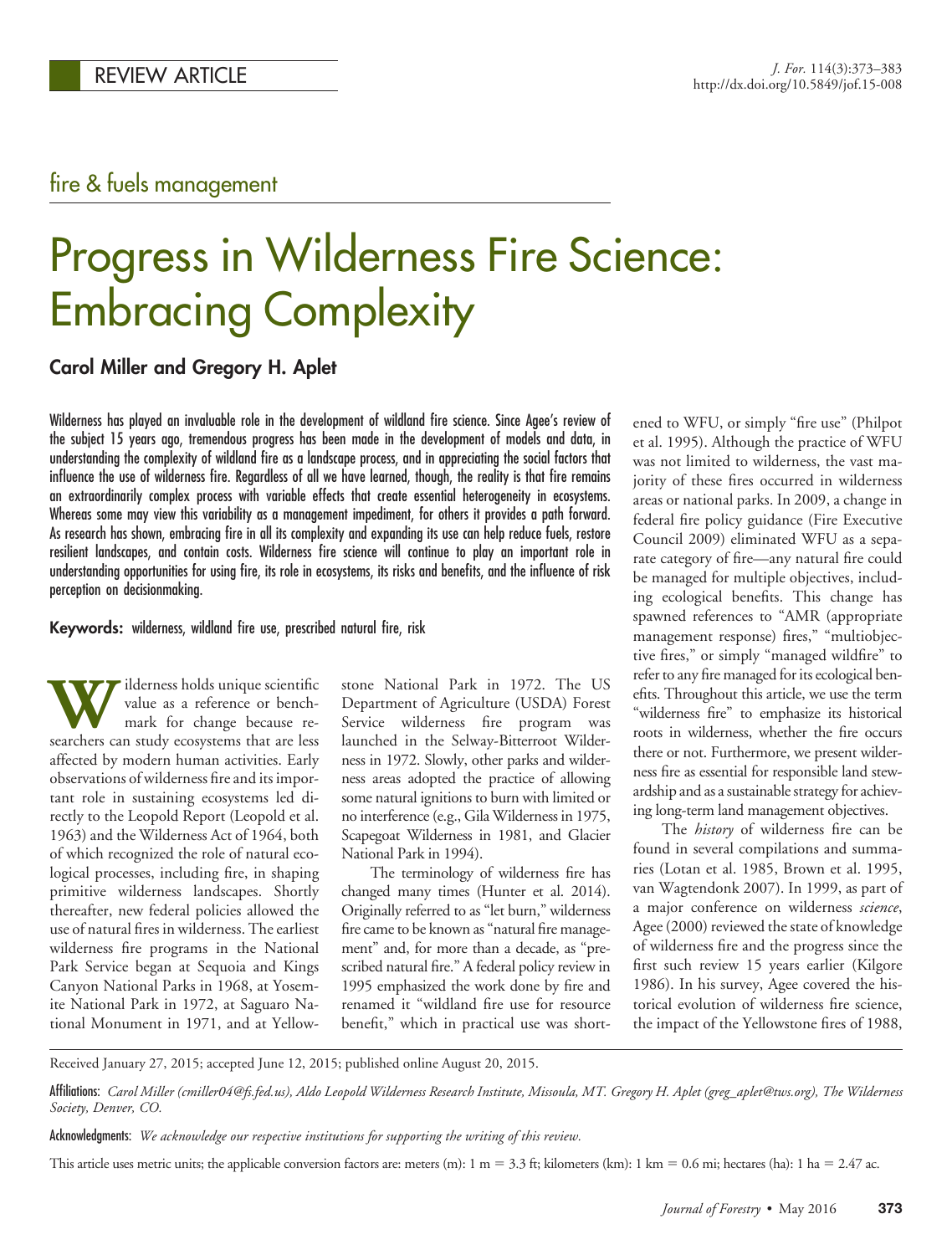the drivers of wilderness fires and fire regimes, the value and status of models, and the importance of monitoring.

In this article, we review progress in wilderness fire science in the 15 years since Agee's (2000) review. A state-of-knowledge review is timely and relevant as we celebrate 50 years of the Wilderness Act, and as the practice of wilderness fire appears poised to expand from wilderness to the broader landscape. We begin by examining recent progress and then look to the future and attempt to chart a direction for fire management that capitalizes on the lessons learned from the first 50 years of wilderness fire science. Most of the science we cite and the lessons we glean come from the western United States; this is a direct reflection of the historical geography of wilderness fire.

## **Recent Progress in Wilderness Fire Science**

From Agee's (2000) review, we gleaned four general themes that captured the major research needs for wilderness fire science at that time: (1) the limitations of models and data availability; (2) the complexity of fire (especially recognition of patchiness and synergistic interactions); (3) the landscape context of wilderness and accounting for fire as a landscape process; and (4) the sociological and institutional barriers to expanded wilderness fire. Here, we review progress in each of these areas and attempt to capture lessons relevant to expanding the benefits of wilderness fire into the future.

#### **Models, Tools, and Data**

During the past 50 years, the improved ability to predict fire behavior and fire effects has been an important advance for wilderness fire science. At the time of Agee's review, models could predict tree mortality at the stand scale (e.g., Reinhardt et al. 1997). Individual-based gap models (e.g., Keane et al. 1990, Miller and Urban 1999), stateand-transition vegetation models (e.g., Arbaugh et al. 2000), and individual growthand-yield models (e.g., Dixon 2002) were incorporating fire to allow the study of longterm successional dynamics, all at the stand scale. Still relatively new were models that could simulate landscape-scale fire-vegetation dynamics, and these varied in complexity (Keane et al. 1996, Mladenoff and He 1999, Roberts and Betz 1999, Kurz et al. 2000, Keane et al. 2002, Chew et al. 2004). Also new on the scene was FARSITE (Fire Area Simulator), a spatially and temporally

explicit model of fire growth that could be used to predict spread of wilderness fires (Finney 1994). In noting the importance of these models, Agee (2000) lamented that the data required by these newer models were insufficient for most places. Since then, the availability of remotely sensed satellite data, particularly from Landsat, has led to the development of large-scale data sets; the spatial data that were once lacking now exist.

Vegetation and fuels data are critical inputs to fire growth modeling tools such as FARSITE. Their increased availability since 2000 is largely due to substantial investments in the LANDFIRE (Landscape Fire and Resource Management Planning Tools) project (Rollins and Frame 2006). LANDFIRE data include landscape-scale geospatial products describing vegetation, fuels, topography, and fire regimes at a 30-m resolution. Despite being criticized for inaccuracy and a simplistic characterization of vegetation condition (see, e.g., Aplet and Wilmer 2005, Krasnow et al. 2009), LANDFIRE data have the advantages of being consistently derived and readily available for download. In addition to being widely used for operational incident management (Ryan and Opperman 2013), the wall-to-wall coverage of these data greatly facilitates investigations at large landscape scales that are directly relevant to wilderness fire and its management (e.g., Black and Opperman 2005, Miller 2007, Keane and Karau 2010).

The Monitoring Trends in Burn Severity (MTBS) project<sup>1</sup> (Eidenshink et al. 2007) is a particularly valuable and recent contribution to wilderness fire science. Using Landsat data dating back to 1984,

MTBS has quantified burn severity—a measure of ecological change—for all known fires larger than 405 ha. These data allow the study of variability and patchiness resulting from fires, and because these data are consistently produced, they are well-suited to broad geographic investigations (Dillon et al. 2011) (Figure 1). In addition, these data are superior to many fire perimeter data sets (e.g., Kolden and Weisberg 2007, Shapiro-Miller et al. 2007) and can be used to investigate influences on area burned, fire size, and fire spread (e.g., Haire et al. 2013, Morgan et al. 2014, Parks et al. 2015). As with LANDFIRE, MTBS data are readily accessible and available at a 30-m resolution. Like LANDFIRE, criticisms include the heavy reliance on remotely sensed data over field-based data. Nevertheless, MTBS has been a boon for fire research in wilderness, where field-based data collection is especially time-consuming and challenging.

Another new data resource for wilderness fire research is the Moderate Resolution Imaging Spectroradiometer (MODIS) fire detection points (NASAMCD14ML product, Collection 5, Version 1). These satellite data contain the date and location of actively burning pixels since 2000. Although they are at a coarse spatial resolution (pixel size of  $(0.25 \text{ km}^2)$ , they have a fine temporal resolution (two sensors, twice a day) and can be used to develop consistent spatiotemporal fire progression information that is often lacking for remote wilderness fires. Spatial interpolation methods can link 30-m pixels within a fire perimeter to an estimated day of

### Management and Policy Implications

The past 50 years of wilderness fire science has shown the benefits that accrue from fires that burn on their own terms and under less-than-extreme conditions. Fuel loads are lower, fire behavior is moderated, fire sizes are limited, forest structural diversity and wildlife habitat are improved, and fuel breaks are created that can help in the management of today's long-duration fires. Although improvements in modeling and data have increased our ability to support decisionmaking and incident management, inadequate monitoring and poor reporting of management activities hinder wilderness fire research. To effectively justify and support wilderness fire, we will need to adapt existing tools and develop new approaches for evaluating the long-term risks and benefits of wilderness fire. Although current Federal Wildland Fire Policy (Philpot et al. 1995, Douglas et al. 2001) provides the rationale and flexibility to expand wilderness fire use, achieving its full potential will require bureau policies that overcome the numerous institutional barriers that continue to constrain decisionmakers. Incentives are needed to encourage fire use by managers who have received advanced training and employ skilled and well-staffed fire use management teams. Even with adequate policies, uncertainties and complexities associated with climate change and risks accompanying an expanding wildland-urban interface will continue to challenge this expansion.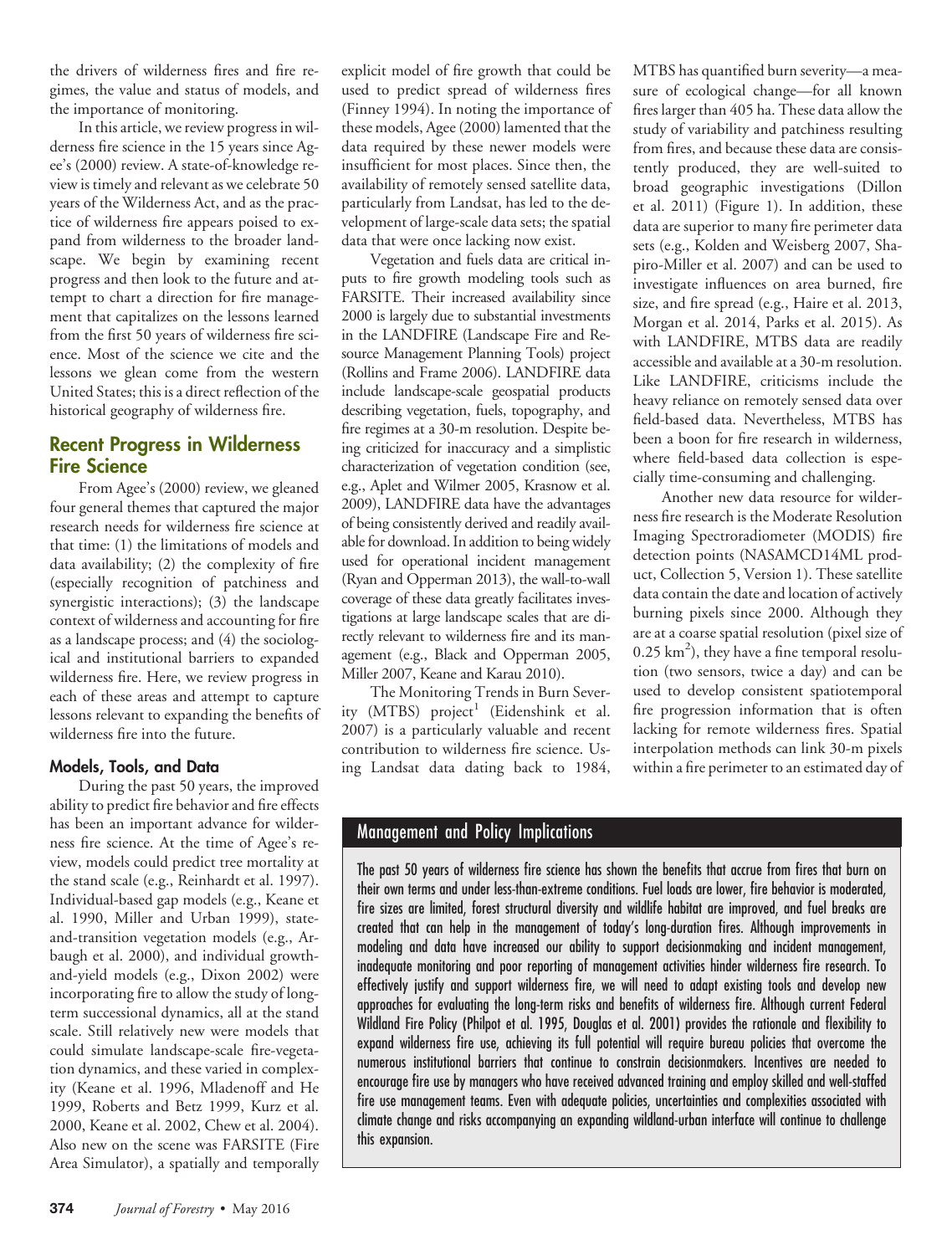

**Figure 1. Remote sensing data derived from satellite imagery have greatly advanced our ability to conduct research on wilderness fires. Shown here are consistently derived and readily available data describing categories of burn severity as differences in the Normal**ized Burn Ratio index between prefire and postfire images. Data shown are from the MTBS<sup>1</sup> **project for a fire in 1988 in the Selway-Bitterroot Wilderness.**

burning and associated weather information (Parks 2014).

In 1999, the lack of good weather information was perceived as a barrier to accurate forecasting of fire behavior as well as to reconstruction of historical events (Agee 2000). Certainly, weather data have improved, both as a result of deploying more weather stations and improved modeling and interpolation, but it is not clear that our ability to forecast weather or future fire behavior has improved concomitantly. Improvements in weather forecasting would no doubt improve the confidence that managers will need to allow fires to burn, but limitations in predictive ability may not be the barrier to wilderness fire that it was once perceived to be. Today, approaches using historical weather to model probabilistic outcomes (e.g., Finney et al. 2011a, 2011b) may provide sufficient decision support for wilderness fire.

Researchers have been making better use of historical weather data to study the drivers of past fires and fire regimes. In particular, gridded weather and climate products derived from meteorological station data (e.g., Daly et al. 2000) have been crucial for investigating the geography of fire and the drivers of fire regimes. These data have been used to tease out the complex influence of climate on fire regimes from other biophysical variables (e.g., topography) and have recently highlighted the value of wil-

derness areas as natural benchmarks. For example, one recent study revealed patterns in anthropogenic influences on wildland fire probability corresponding with large wilderness areas in the western United States (Parisien et al. 2012), and another pointed to stronger fire-climate relationships in wilderness compared with those in human-dominated areas (Parks et al. 2014).

In addition to the increased availability of these landscape-scale data, new algorithms and platforms have operationalized the application of fire behavior models. FlamMap, for example, maps fire behavior characteristics at a landscape level, allowing spatial variability in fire behavior to be examined (Finney 2006). FARSITE, as previously mentioned, simulates spatially and temporally explicit fire growth as an expanding fire front (Finney 2004). Two other modeling tools, FSPro (Finney et al. 2011b) and FSim (Finney et al. 2011a), support fire incident management decisions and national fire management strategic planning and budgeting. Although not specifically geared to supporting decisions to allow fires to burn, these tools have been used in a few cases to justify and support wilderness fire. For example, FARSITE has been used to quantify the effectiveness of wildland fire as a fuel treatment (Cochrane et al. 2012) as well as the ecological restoration opportunities that are lost when fires are suppressed (Miller and Davis 2009, Miller 2012). FSim

has been used to identify when and where ignitions starting in a wilderness setting are least likely to escape wilderness and affect the wildland-urban interface (WUI) (Scott et al. 2012, Barnett 2013) (Figure 2).

As the fire management community has embraced risk as a framework for making decisions (Wildland Fire Executive Council 2009), these new modeling platforms have found utility in fire risk analysis. Quantitative risk analysis approaches take advantage of fire behavior modeling tools to estimate likelihood, fire effects models to estimate susceptibility, and valuation techniques to estimate net value change (Finney 2005). In the wilderness context, however, this framework remains problematic for several reasons. One is that values related to wilderness character are difficult, if not impossible, to quantify. Another is that it is easier to quantify short-term risks than long-term consequences of management. Indeed, incorporating the long-term risks and future opportunity costs that accrue after suppression decisions has proven to be a nontrivial challenge (Houtman et al. 2013, Miller and Ager 2013).

Today, knowledge of fire behavior and fire effects continues to be hindered by a lack of monitoring information and a lack of accurate records. Monitoring of fire effects over time has been inconsistent. Although MTBS has helped enormously, it is a poor substitute for field-based fire effects monitoring such as that instituted by the National Park Service (National Park Service 2003). Inconsistent and poor reporting of fire management activities in wilderness, combined with the logistical challenges of working in remote settings where research activities must conform to wilderness character, leave wilderness underexploited as a natural laboratory. Continued suppression in most wilderness areas further compromises its value as a natural benchmark. Although wilderness designation has been used to infer the influence of wilderness fire management (Haire et al. 2013, Morgan et al. 2014), we still cannot answer how well we are managing fire as a natural process or the degree to which ecosystems have been affected by past suppression (Collins and Stephens 2007).

#### **Complexity and Variability of Fire**

A handful of early fire histories (Heinselman 1973, Habeck 1976, Kilgore and Taylor 1979) showed the important role that fire has played in a few high-profile wilderness ecosystems and served as the early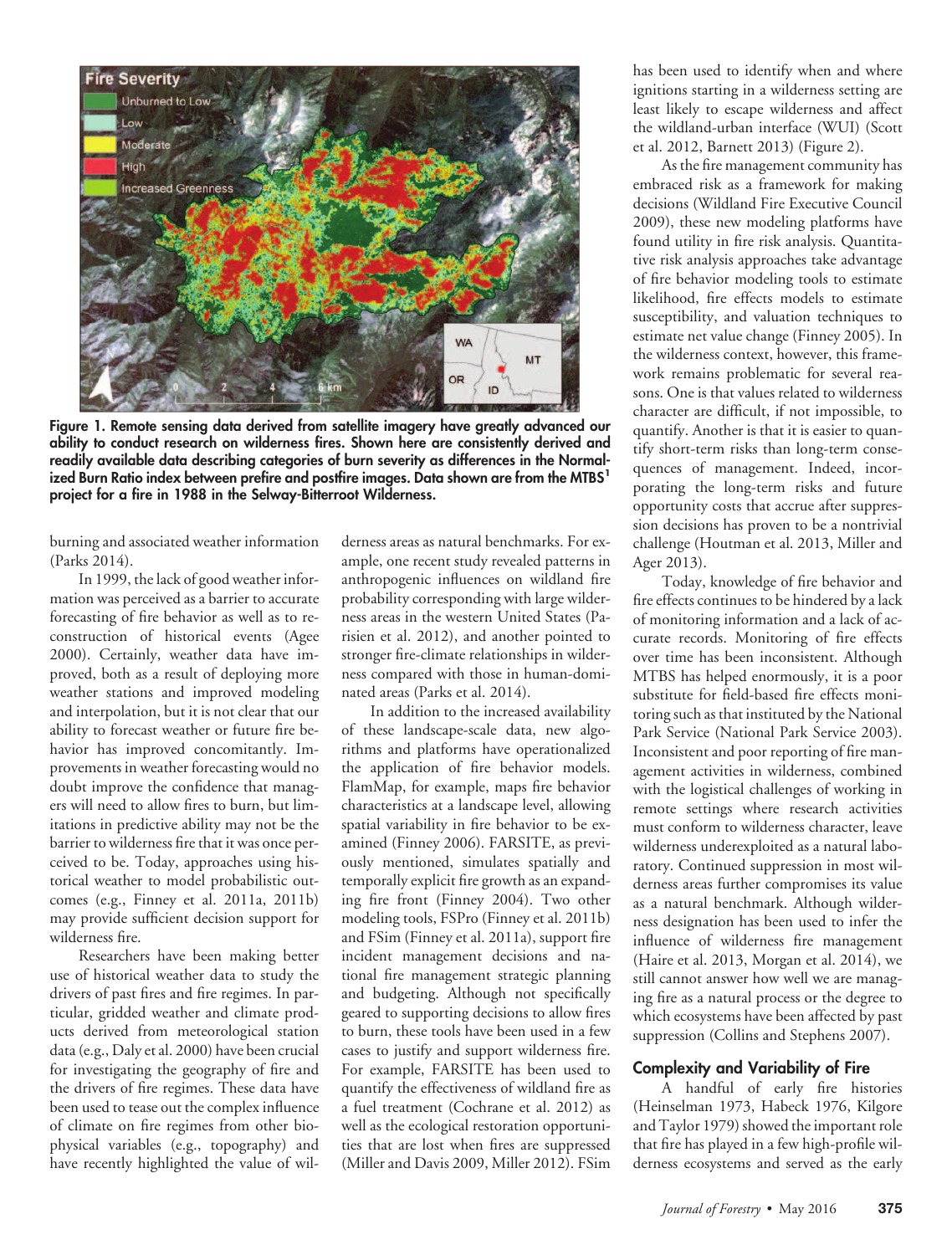

**Figure 2. Fire behavior modeling tools can be adapted for spatial risk assessments and decision support for wilderness fires. These maps were developed for the Selway-Bitterroot Wilderness with model output from FSim, which generates perimeters for many thousands of simulated fires occurring under statistically generated weather streams (Finney et al. 2011b). On the left is a map of burn probability, or likelihood of fire, a key component of risk. The map on the right was derived from FSim output using methods from Barnett (2013) to depict the probability that ignitions will escape the wilderness. Fires that ignite in the large interior zone shown in dark green have little chance of spreading beyond the wilderness boundary. (Courtesy of Kevin Barnett.)**

impetus for the wilderness fire program. Subsequent fire history studies have included a broader array of ecosystems and locations and shown how varied the role of fire can be, even within a single forest type (e.g., Beaty and Taylor 2001, Taylor and Skinner 2003, North et al. 2005, Collins and Stephens 2007, Scholl and Taylor 2010). We have learned that fire can function very differently due to specifics of regional climate, ignition availability, and local topography (Heyerdahl et al. 2001, Kellogg et al. 2008, Falk et al. 2011). All this variability can make it difficult to characterize the ecological role of fire.

Defining what we mean by a "characteristic fire regime," both as a description and a prescription, has become much more sophisticated but remains an intellectual challenge (Krebs et al. 2010). Through the 1980s, the mean or median value of fire frequency was commonly used to describe the role of fire. However, as Agee (2000) and others (e.g., Sugihara et al. 2006) have noted, the fire regime has multiple parameters, including frequency, intensity, seasonality, and extent. Although we now recognize the multiparameter nature of fire

regimes, we still base classifications on frequency and severity (e.g., LANDFIRE); such discrete classifications no longer seem adequate to capture the wide ranging role of fire in ecosystems (Table 1).

At the time of Agee's writing, a multiparameter "historical range of variability" (HRV) of the ecological process of fire held promise as a guidepost to assist management (Morgan et al. 1994). The idea behind HRV was that the best models of sustainable ecosystems are the dynamic, disturbance-influenced ecosystems of the past. Sustaining ecosystems into the future requires sustaining ecological processes, such as natural disturbances, that governed those ecosystems historically (Aplet and Keeton 1999). In practice, applying the HRV concept has proven challenging. For example, Fire Regime Condition Class (FRCC) (Hann and Strohm 2003) was developed to describe ecosystem departure from a characteristic disturbance regime, but its characterization of "HRV" as a static distribution of vegetation structural stages fails to account for ecosystem dynamics, or even a range of historical conditions (Aplet and Wilmer 2005). Even if we were more successful in describing characteristic HRV, climate change, changing land use patterns, and restrictive air quality regulations have now drawn its utility into question.

The late 20th century saw the scale of ecological investigations evolve from the stand to the landscape. In 1985, at the time of Kilgore's state-of-knowledge review, fire ecology was focused on the stand scale. By the time of Agee's 2000 summary, researchers were studying fires at landscape scales. For example, large landscape-scale fire history studies in wilderness were increasing our understanding of the drivers of fire regimes (e.g., McKenzie et al. 2000, Heyerdahl et al. 2002, Rollins et al. 2002), and variability and patchiness had been accepted as core principles of landscape ecology (Turner 1989). As more fires have burned since then, inside and outside wilderness, the importance of variability and patchiness has become impossible to ignore. For example, before 2000, mixed-severity fire was recognized but typically regarded as an aberrant category of fire. With the increased prevalence of fires on the landscape, the evidence of a mixture of fire severities and patch sizes is everywhere.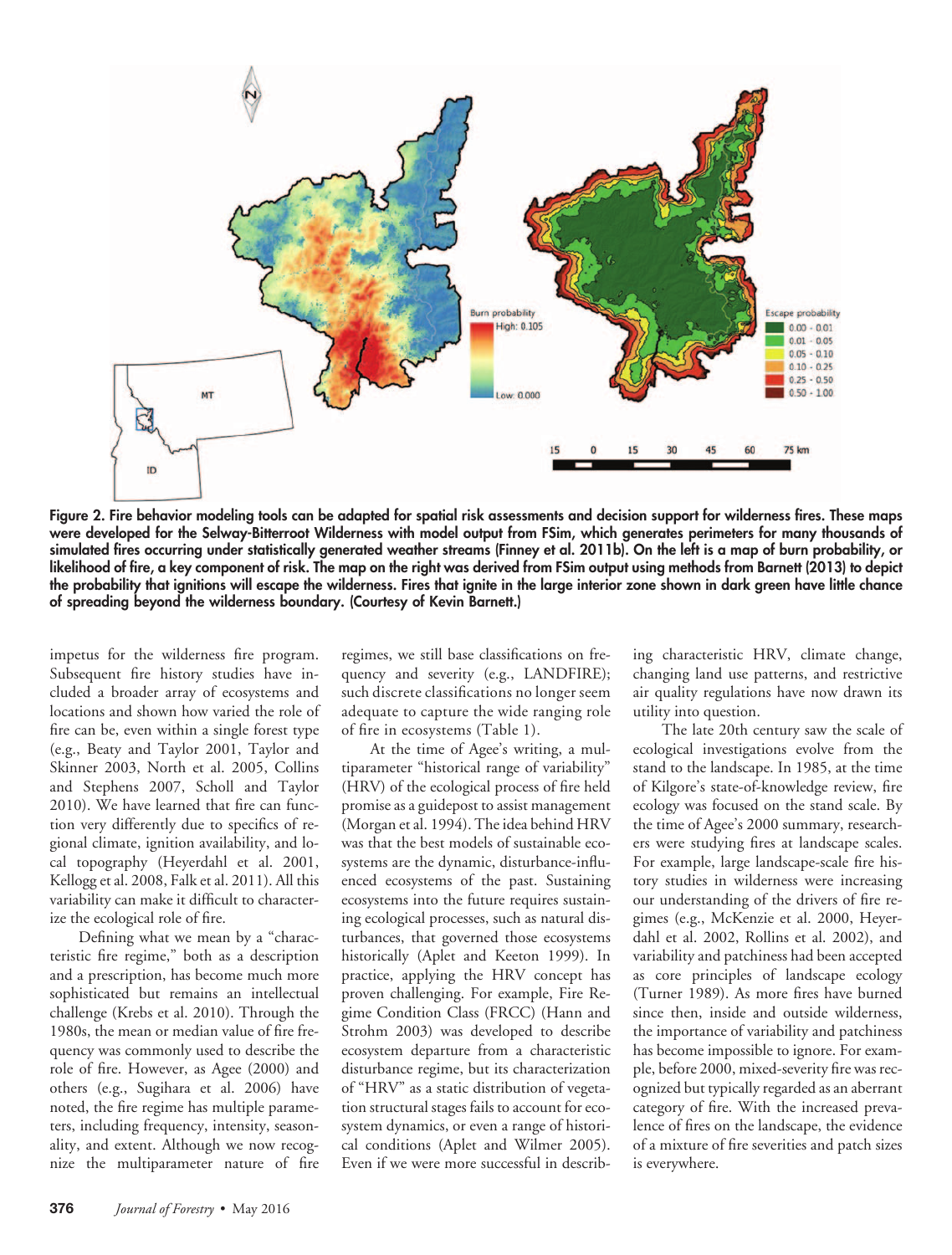**Table 1. Comparison of the fire regime classification developed by the USDA Forest Service (Hardy et al. 1998) using only fire frequency and severity to the extended definition offered by Krebs et al. (2010).**

| USDA Forest Service fire regimes                                                                                                                                                                                                                                                                                                  | Determinants of an extended definition of fire regimes                                                                                                                                                                                                                                                                                                                                                                                                                                                                                                                                                                                                                                                                                                                                                                                                   |
|-----------------------------------------------------------------------------------------------------------------------------------------------------------------------------------------------------------------------------------------------------------------------------------------------------------------------------------|----------------------------------------------------------------------------------------------------------------------------------------------------------------------------------------------------------------------------------------------------------------------------------------------------------------------------------------------------------------------------------------------------------------------------------------------------------------------------------------------------------------------------------------------------------------------------------------------------------------------------------------------------------------------------------------------------------------------------------------------------------------------------------------------------------------------------------------------------------|
| Fire Regime I: 0–35 yr frequency, low severity<br>Fire Regime II: 0-35 yr frequency, stand<br>replacement severity<br>Fire Regime III: $35-100+$ yr frequency,<br>mixed severity<br>Fire Regime IV: $35-100+$ yr frequency, stand<br>replacement severity<br>Fire Regime V: $200 + yr$ . frequency, stand<br>replacement severity | Factors affecting the condition of fires<br>• Fuel characteristics (quantity, flammability, connectivity,<br>compactness, classification)<br>• Meteorology (fire weather)<br>• Causes of fires (ignition sources)<br>• Anthropogenic conditions (fire policy and legislation,<br>prescribed fire, burning motives and techniques)<br>• Synergisms (logging techniques, exceptional droughts)<br>Factors affecting when, where, and which fires burn<br>• Temporal distribution (chronology, duration, fire-free<br>interval, fire rotation, seasonality)<br>· Spatial distribution (extent, fire size, shape of fires,<br>ignition points, area burned per decade)<br>• Fire characteristics (vegetation type, vegetation layer, fire<br>behavior, intensity)<br>Factors affecting immediate effects<br>• Ecological severity (mortality, depth of burn) |
|                                                                                                                                                                                                                                                                                                                                   | • Severity for society (costs, damage, victims)                                                                                                                                                                                                                                                                                                                                                                                                                                                                                                                                                                                                                                                                                                                                                                                                          |

The USDA Forest Service system is useful in its simplicity but leaves out a number of factors responsible for the complexity of fire regimes.

Ecologists have long recognized the potential for fire to interact synergistically with other ecological disturbances (White and Pickett 1985), but as Agee (2000) noted, we lack the ability to quantify or predict these synergisms. Despite intensive study of some of the largest insect outbreaks ever observed over the past 15 years, not much has changed. As reviewed by Jenkins et al. (2014), we have seen increasing synergies and interacting effects with other disturbances (insects and disease) since 2000, especially as climate strongly mediates each of these processes. Our ability to predict these effects, however, remains elusive (Hicke et al. 2012).

#### **Fire as a Landscape Process: Self-Limiting Effects and Resilience**

Wilderness fires over recent decades have revealed important long-term landscape-scale effects and provided numerous anecdotal observations by managers that landscapes are less flammable after a fire, at least until vegetation regrows and fuels accumulate again. Ecological theory posits that this pattern-process dynamic confers ecosystem resilience to subsequent fires and other disturbances (Peterson 2002). A number of recent studies are providing support for landscape ecological theory and quantifying the self-limiting effects of fire in terms of the severity, extent, and occurrence of subsequent fires. Although these self-limiting effects are certainly not unique to wilderness, wilderness contains the majority of observa-

tions for studying and quantifying these effects.

The burned area created by a fire can temper the burn severity of a subsequent fire and help restore landscapes that are resilient to frequent, low-severity fires. Holden et al. (2010) studied areas burned twice by fire across a range of vegetation types in the Gila-Aldo Leopold Wilderness Complex in New Mexico and found that the second fire tended to burn at lower severity than the initial fire. Parks et al. (2014) confirmed this, finding substantially lower burn severity for previously burned areas in this same study area as well as for the Frank Church Wilderness in Idaho. In the Illilouette Creek basin of the Yosemite Wilderness, a mix of factors influenced the severity of reburns (van Wagtendonk et al. 2012), but reburn severity was consistently lower where fires had been allowed to burn in the past. The study also revealed emerging complexities: where fire severity was high, a vegetation type change often occurred that would perpetuate subsequent high-severity fires.

The burned area created by a fire can act as a fuelbreak that limits the progression, and therefore the extent, of subsequent fires. Results from four different wilderness areas (Gila-Aldo Leopold, Frank Church, Selway-Bitterroot, and Bob Marshall) show that previous fires limit the progression of subsequent fires but that this effect diminishes with time since the initial fire and with fire weather (Teske et al. 2012, Parks et al. 2015). In the Yosemite Wilderness, Collins et al. (2009) similarly found that the ability

of burned areas to constrain the extent of subsequent fires depended on time since initial fire and fire weather. These studies provide valuable quantitative information for fire managers who are looking to opportunistically use these previously burned areas (also known as "burn scars") as fuel breaks in the safe and effective management of subsequent wilderness fires.

Fires can also reduce the ignitability of a landscape, whereby the resulting burned area is left with insufficient fuels to support the ignition of subsequent fires. Reduced fire occurrence lessens the need for initial attack resources and continued suppression operations, leading to cost savings and lower exposure to risk in subsequent years. Although not widely studied, this effect has been noted in several studies (Lutz et al. 2009, Scholl and Taylor 2010, Miller 2012) and recently quantified for four large study areas (Parks et al. 2015).

Mid- to lower elevation dry forests that historically experienced frequent fires have been particularly affected by fire exclusion (Noss et al. 2006). In some cases, it appears that natural fire can be reintroduced to these ecosystems after a long period of fire exclusion, even if fuels have accumulated to hazardous levels and vegetation structure has changed. A study in the Bob Marshall Wilderness in Montana recently showed that these unlogged, fire-excluded forests possess a "latent resilience" to reintroduced fires and suggested that a viable prescription for restoration may be simply to allow lightningignited fires to burn (Larson et al. 2013). A similar suggestion was made after a study comparing historical fire sizes and frequency with those observed in the modern fire use period (Collins and Stephens 2007). Despite initial concerns about potential mortality of large ponderosa pine (*Pinus ponderosa*) trees after fires in 2003 in the Bob Marshall Wilderness (Keane et al. 2006), researchers found less mortality than expected when they followed up 6 years later (Leirfallom and Keane 2011). This resistance of large fire-adapted trees has also been seen in the Southwest in the Gila and Saguaro wilderness areas. There, Holden et al. (2007) found that long fire-free intervals do indeed alter forest structure, but with repeated fires, small diameter trees can be killed without significantly affecting the density of the largest trees. Other work has shown that forest structure can be restored with fires that burn intensely enough to kill trees (Fulé and Laughlin 2007).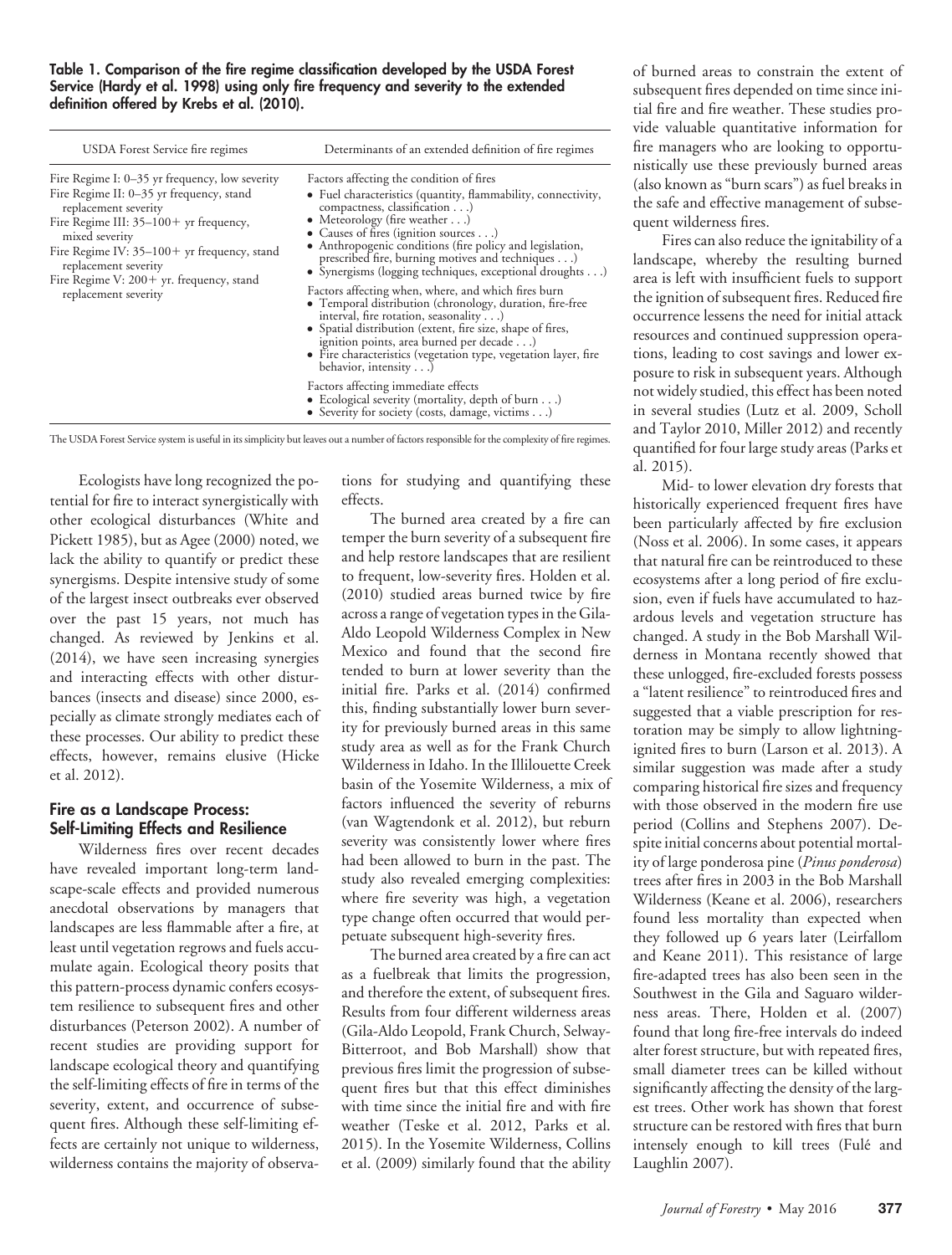#### **Social and Institutional Barriers to Wilderness Fire**

Social science investigations related to fire tend to focus on the built environment where humans most frequently interact with and are affected by fire (McCaffrey et al. 2013). Only a few studies of wilderness visitors have examined human relations with fire in the wilderness context (Stankey 1976, McCool and Stankey 1986).

However, some very useful social science research has investigated the factors influencing the decision to suppress or allow a fire to burn. Surveys and interviews support the conventional wisdom that the location and timing of ignitions are important factors considered by managers when they assess the short-term risks of fire (Doane et al. 2006, Williamson 2007): ignitions closer to the wilderness boundary and early in the fire season are more likely to be suppressed. Lack of public support for wilderness fire is also cited by managers as an obstacle to allowing fire to burn, and whereas there does appear to be tension between the public's support for wilderness fire and community protection concerns (Winter 2003, Kneeshaw et al. 2004), trends in attitudes of wilderness visitors suggest increasing support for the use of fire in wilderness (Knotek 2006).

Research has also revealed the strong influence of factors internal to the federal agencies (Steelman and McCaffrey 2011). Decisions to allow fires to burn are subject to much higher levels of scrutiny than decisions to suppress, and a variety of institutional factors influence the use of fire in wilderness, including insufficient internal human resource capacity, lack of internal agency support, concerns about career advancement in the event of a negative outcome, and inadequate individual commitment to using natural fire (Doane et al. 2006, Williamson 2007, Black et al. 2008). The daunting implication of these constraints, barriers, and disincentives is that the success of a wilderness fire program may hinge on the beliefs, commitment, and risk aversion of an individual line officer.

## **Extending the Benefits of Wilderness Fire**

Collectively, the foregoing suggests a need for an expansion of wilderness fire and the science to support decisions to use it. Where wilderness fire has been encouraged, research has demonstrated desirable results. Fuel loads are lower, fire behavior is moder-



**Figure 3. Ignited by lightning in the Selway-Bitterroot Wilderness, the 2013 Gold Pan fire approached the historic Magruder Ranger Station adjacent to the Wilderness. Despite burning under extremely dry conditions and growing to over 40,000 acres, fires from previous years had reduced fuel loads so that the Gold Pan fire did not pose a serious threat to the Ranger Station. (Photo by Steve McCool.)**

ated, fire sizes are limited, forest structural diversity and wildlife habitat are improved, and fuel breaks have been created that can help in the management of today's long-duration fires (e.g., Figure 3; Holden et al. 2007, Collins et al. 2009, Parks et al. 2014, 2015).

The success of wilderness fire stands in stark contrast to the more typical response, where fire is suppressed unless it cannot be due to weather. Initial attack is successful 98% of the time; however, the 2% of ignitions escaping initial attack burn under the most extreme conditions, exhibit the most extreme fire behavior, and have the greatest ecological and economic impacts (Calkin et al. 2005). Under these conditions, fire behavior can be explosive, producing large patches of uncharacteristically severely burned vegetation (e.g., Graham 2003). The current situation, as aptly described by Forest Service Deputy Chief Jim Hubbard (pers. comm., Oct. 16, 2002) is one in which "we have two kinds of fire…the kind we put out and the kind we get out of the way of." Strategic fuels management coupled with a high initial attack success rate can perhaps exclude damaging effects of fire from human communities, but implementing fuels management at the scales that are necessary to be effective is infeasible (North et al. 2012, 2015). One way out of this un-

tenable situation is to focus efforts on expanding a third kind of fire, wilderness fire: the kind we *could* put out because the weather is less than extreme, but we *choose* not to.

Climate change increases both the challenges and the importance of maintaining or restoring fire regimes. What has been considered extreme fire danger in the past will become more the norm by the middle of this century (Brown et al. 2004). Fire seasons will lengthen and involve more landscape area (Miller et al. 2011). In an attempt to avoid extreme fire behavior and adverse fire effects, managers may be increasingly inclined to suppress fires. However, wilderness fires have taught us that when fires are allowed to burn under less-than-extreme weather, they produce more heterogeneous and desirable conditions (Collins et al. 2009, Collins and Stephens 2010, Meyer 2015). Furthermore, ecosystems where fire has been allowed to occur naturally may be better prepared to cope with a changing climate (Allen et al. 2002). Forests whose tree densities have been reduced by previous fires may be less vulnerable to drought and insect attacks (Guarín and Taylor 2005, Fulé 2008), and the heterogeneity in forest structure and composition resulting from past fires may limit the extent of insectcaused mortality (Bentz et al. 2009).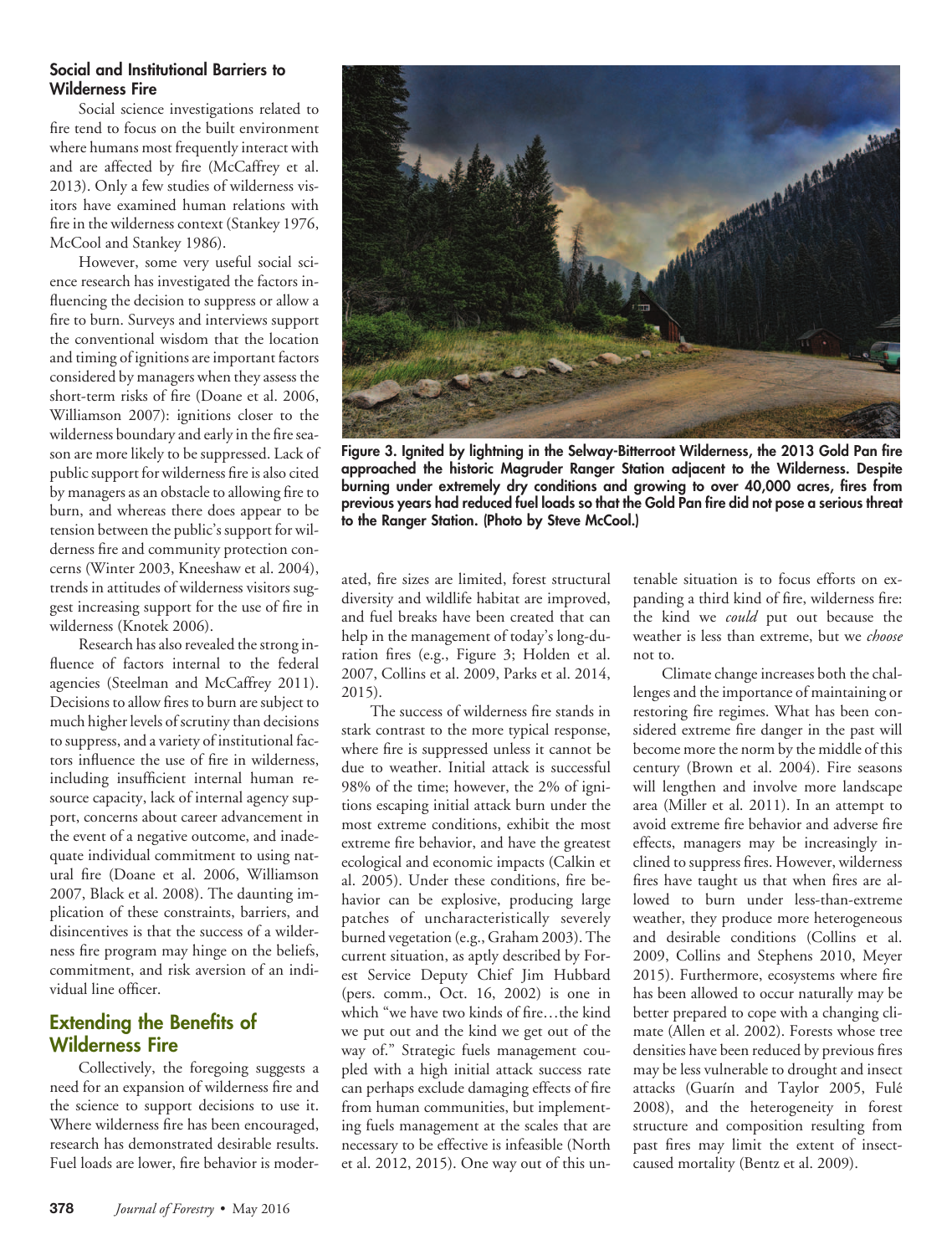As noted earlier, social science research has revealed a number of cultural and procedural obstacles to wilderness fire. Much of the wilderness fire management expertise that developed over the past 40 years has been lost due to retirement, and the staff that is now in charge may not be as experienced or comfortable with managing a fire that might burn for weeks or months. Whether training can fill this experience void remains to be seen (Kobziar et al. 2011). An expanding WUI will expose more people to fire. Concerns about damage to inholdings and infrastructure, and procedural requirements of smoke management remain serious disincentives. Concerns about decisionmaker liability and lack of professional incentives to promote fire can also be barriers to restoring and maintaining fire-resilient landscapes (Calkin et al. 2011, Steelman and Mc-Caffrey 2011).

To capitalize on the benefits of wilderness fire, it will be necessary to look beyond the boundaries of wilderness and address concerns at the landscape scale. Arno and Brown (1989) proposed a three-zone fire management strategy, in which landscapes would be segregated into a wilderness fire zone, a residential zone (i.e., WUI), and a zone in between where fuels should be managed through forestry. Aplet and Wilmer (2010) expanded on this idea to argue for restoration forestry beyond the WUI and a dramatic expansion of the wilderness fire zone to include all areas sufficiently distant from communities that fire is not an immediate concern.

Extending the benefits of fire beyond wilderness is now well supported by federal fire policy, which states,

> Fire, as a critical natural process, will be integrated into land and resource management plans and activities on a landscape scale, and across agency boundaries. (Philpot et al. 1995, p. 5, Douglas et al. 2001, p.  $23)$

The 2009 *Guidance for implementation of Federal Wildland Fire Management Policy* allows that any fire "may be concurrently managed for one or more objectives and objectives can change as the fire spreads across the landscape" (Fire Executive Council 2009, p. 7) thus providing managers with more flexibility than ever to encourage fire where it is achieving objectives. Actually realizing the promise of federal policy, though, will require overcoming the previously described barriers. Among the changes needed are increased recognition of the importance

of fire in land and resource management plans, new incentives and performance measures to encourage managers to use fire, enhanced training for fire managers in the use of fire and the establishment of highly trained and well-staffed fire use management teams, and incentives for air quality regulators to facilitate the use of fire to achieve ecosystem and long-term public health benefits. Furthermore, more research, especially social science research, is needed to determine how to overcome these barriers.

## **Risk Analysis: Framing a Wilderness Fire Research Agenda**

The concept of risk has become central to fire management to the point that it now serves as a framework for a national cohesive strategy for fire management (Wildland Fire Executive Council 2014). Some of the earliest studies about wildland fire risk focused on how managers and homeowners perceive and assess risk (e.g., Gardner et al. 1987, Cortner et al. 1989). In recent years, we have seen an increasing sophistication in how fire risk is assessed (Miller and Ager 2013). Risk is understood to be composed of likelihood (or probability of occurrence), intensity, and effects, which can be positive or negative. As such, it is an expectation of loss or benefit (Finney 2005).

This conception of risk might provide a framework for realizing the benefits of expanded wilderness fire in the future. For example, managing fire in a landscape context requires understanding the likelihood of fire and its expected behavior across landscapes. Quantifying effects as positive or negative requires understanding the consequences of fire under different conditions, including less-than-extreme weather. And, expanding wilderness fire will require understanding and addressing perceptions of risk among managers and the public. We use this framework to offer the following research agenda for wilderness fire science:

1. *Use our understanding of the likelihood of fire and its expected behavior across large landscapes to identify opportunities for wilderness fire.* Risk analysis tools are commonly used to map where fire is likely to cause damage or harm and to quantify those damages. However, these same tools can be adapted for a different use: to identify where and when opportunities exist for wilderness fire. For example, existing risk analysis tools have

recently been used to determine where ignition opportunities can be exploited (Scott et al. 2012, Barnett 2013). These approaches can generate maps that show "windows of opportunity" that can be used during the size-up of new incidents. Even a small wilderness area may have a short window of opportunity late in the fire season. Furthermore, these approaches could reveal where changes to landscapes from past fires present new opportunities for wilderness fire. For example, in Colorado, the 35,000-ha High Park Fire in 2012 may have created opportunities for wilderness fire in the 3,700-ha Cache La Poudre Wilderness, previously thought to be too small to manage fire. Where opportunities for wilderness fire are lacking, this information can help inform the ongoing unresolved debate about restoring natural fire regimes with prescribed fire in wilderness (Knotek et al. 2008).

2. *Study the effects of the "third kind of fire" that burns under less-than-extreme conditions*. The few fires that we choose *not* to put out and instead allow to burn for long durations can provide us with empirical data that are otherwise unavailable. As discussed earlier, we have made considerable progress in our understanding of fire as a landscape process, especially where we have had the opportunity to observe reburns and interacting fires. When fires burn under a wide variety of weather and landscape conditions, they are likely to have a wider range of ecological effects, and research suggests that these effects fall within the natural range of variation (Meyer 2015). Although this recent empirical work has yielded very valuable and useful information, more settings and more fires need to be examined. Although research often focuses on the conditions that drive rapid spread or extreme fire behavior, we can use fires that burn under more moderate conditions to learn what drives the quiescent periods during a long-duration fire. Similarly, patches of high-severity fire understandably garner a lot of attention, but the less severely burned or unburned patches are equally, if not more, important features to study as they potentially serve as refugia critical for postfire recovery (Kolden et al. 2012, Berry et al. 2015).

3. *Develop better methods for a full, balanced accounting of risks and benefits.* We have yet to populate a complete "balance sheet" for fire and are therefore unable to weigh the benefits and costs of wilderness fire against the benefits and costs of suppression. A full accounting of the risks and benefits would help ensure that every decision,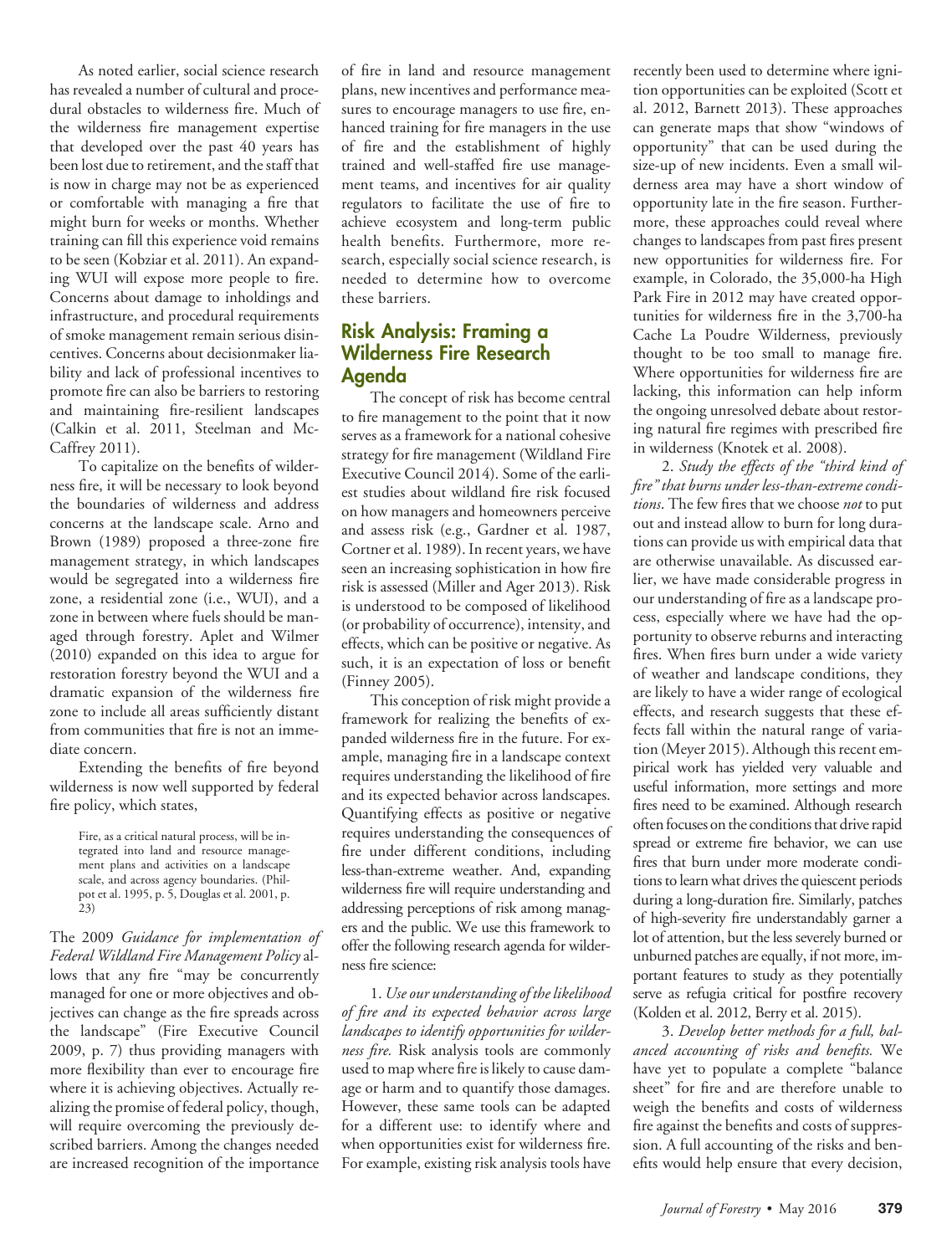including those that defer risk into the future and forgo the potential benefits of wilderness fire, is justified. Conceptually, the risk framework can accommodate such a comprehensive and balanced accounting of fire. Practically, however, this remains a challenge. We need innovative econometric approaches that can quantify the long-term opportunity costs and benefits of management as well as the short-term ones.

4. *Investigate how people perceive and react to fire risk.* Embracing wilderness fire requires that we see beyond the present moment and choose to accept some level of risk now in favor of deferring that risk to the future. Unfortunately, we understand very little about how risk is perceived and used in making choices. Among managers, we need to understand a lot more about what motivates fire management decisions. Among members of the public, we need to understand how their perceptions and attitudes vary and what changes in conditions or policies affect those perceptions.

#### **Conclusion**

In the 15 years since Agee last summarized the state of wilderness fire science, much has changed while much remains the same. Agee exhorted scientists and managers to conceive of wilderness not as an island but as part of a linked landscape; today, we understand wilderness to be part of a larger landscape, which is affected by the process of fire. Agee also called on scientists to incorporate patchiness into models of fire behavior; current landscape fire models can reflect the heterogeneity of burning conditions and resultant patchiness that their antecedents could not. Indeed, the understanding of fire as a heterogeneous process at all scales is one of the great advancements of the past 15 years. Even so, fire management practices today do not appear to match our ecological understanding. Few managers are keen to manage long-duration fires that grow beyond jurisdictional boundaries, exhibit unprecedented fire behavior, or leave behind fire effects that span the entire spectrum of severities.

Since the establishment of the first wilderness fire programs, fire science has matured and has expanded in its study of fire behavior across variable landscapes and regions and the resulting variability in fire regimes. Consistent through this transition, though, was the belief that the role of science was to reduce uncertainty in our understanding of fire to improve the ability of

managers to predict fire effects and fine-tune prescriptions. Reducing uncertainty would provide managers with the confidence they need to predict fire behavior and expand the use of wilderness fire. Although much has been learned about fire behavior and fire effects in the ensuing years, we may be no closer to the elusive predictions. Instead, it seems that the more we learn, the more complex the story becomes. All this complexity leaves us challenged to describe an appropriate fire regime for a particular wilderness or the likely ecosystem responses to fire. Fire science once focused on increasingly precise characterizations of fire return intervals and the tidy categorization of fire regimes, but we now understand fire to be highly variable in space and time, leaving the manager with a host of questions and imagined scenarios. Indeed, Agee (2000, p. 17) observed,

> Natural resources science often does not provide specific answers to operational problems. At best, it may provide limits or boundaries on uncertainty, or it may increase the uncertainty of the manager's domain. This may be very pleasing to a scientist, but it may leave the manager with a longer list of what might go wrong.

Uncertainty does present challenges to the manager who is looking for simple answers, but for others, it presents a path forward. If there is one thing we have come to appreciate in the past 15 years, it is that although there are characteristic patterns of fire effects for different vegetation types and biogeographical regions, fire and fire effects are highly heterogeneous (see, e.g., Romme 2005). Rather than trying to achieve greater control over fire or feeling bewildered by the physical complexity of fire, we might instead embrace the lessons of the first 50 years of wilderness fire: the imprecision of wilderness fire yields precisely the heterogeneity that is essential to ecosystem resilience. By accepting this imprecision, managers can promote the heterogeneity that will become increasingly important in an era of changing climate and increased fire activity.

Regardless of our current state of knowledge, decisions to allow fire will be made as they always have been— by individuals who believe it is the right thing to do for the resource. These decisions have taken a tremendous amount of courage, and wilderness fire science owes its success to those managers who have made these difficult calls (Agee 2000). As Miller (2014, p. 24) concluded recently:

The past 50 years have shown that the decision to allow a fire to burn has always been a difficult one to make. As environmental and social trends complicate the context for wilderness fire management over the next 50 years, this decision will only get more difficult. The future of wilderness fire management programs may now depend on adding to the knowledge that has developed over the past 50 years with research as well as an unwavering commitment by individuals to managing this keystone natural process.

The success of wilderness fire and wilderness fire science depends on supporting and rewarding those managers who stand up and make the tough decisions. Science will play an important role in developing the tools to support those decisions, but science alone cannot solve the problem.

#### **Endnote**

1. For more information on the data from the MTBS project, please see [www.mtbs.gov.](http://www.mtbs.gov)

## **Literature Cited**

- AGEE, J.K. 2000. Wilderness fire science: A stateof-knowledge review. P. 5–22 in *Wilderness in a time of change conference*, Cole, D.N., S.F. McCool, W.T. Borrie, and J. O'Loughlin (eds.). USDA For. Serv., Rocky Mountain Research Station, Missoula, MT.
- ALLEN, C.D., M. SAVAGE, D.A. FALK, K.F. SUCK-LING, T.W. SWETNAM, T. SCHULKE, P.B. STA-CEY, P. MORGAN, M. HOFFMAN, AND J.T. KLINGEL. 2002. Ecological restoration of southwestern ponderosa pine ecosystems: A broad perspective. *Ecol. Applic.* 12:1418 – 1433.
- APLET, G., AND B. WILMER. 2005. The wildland fire challenge: Protecting communities and restoring ecosystems. *George Wright Forum* 22(4):32– 44.
- APLET, G.H., AND B. WILMER. 2010. The potential for restoring fire-adapted ecosystems: Exploring opportunities to expand the use of fire as a natural change agent. *Fire Manage. Today* 70(1):36 –39.
- APLET, G.H., AND W.S. KEETON. 1999. Application of historical range of variability concepts to biodiversity conservation. P. 71– 86 in *Practical approaches to the conservation of biological diversity,* Baydack, R.K., H. Campa III, and J.B. Haufler (eds.). Island Press, Covelo, CA.
- ARBAUGH, M., S. SCHILLING, J. MERZENICH, AND J. VAN WAGTENDONK. 2000. A test of the strategic fuels management model VDDT using historical data from Yosemite National Park. P. 85– 89 in *The joint fire science conference and workshop proceedings: 'Crossing the millennium: Integrating spatial technologies and ecological principles for a new age in fire management, 1999 June 15–17, The Grove Hotel, Boise, ID,* Neuenschwander, L.F., K.C. Ryan, and G.E. Gollberg (tech. eds.). University of Idaho and the International Association of Wildland Fire, Moscow, ID, and Fairfield, WA.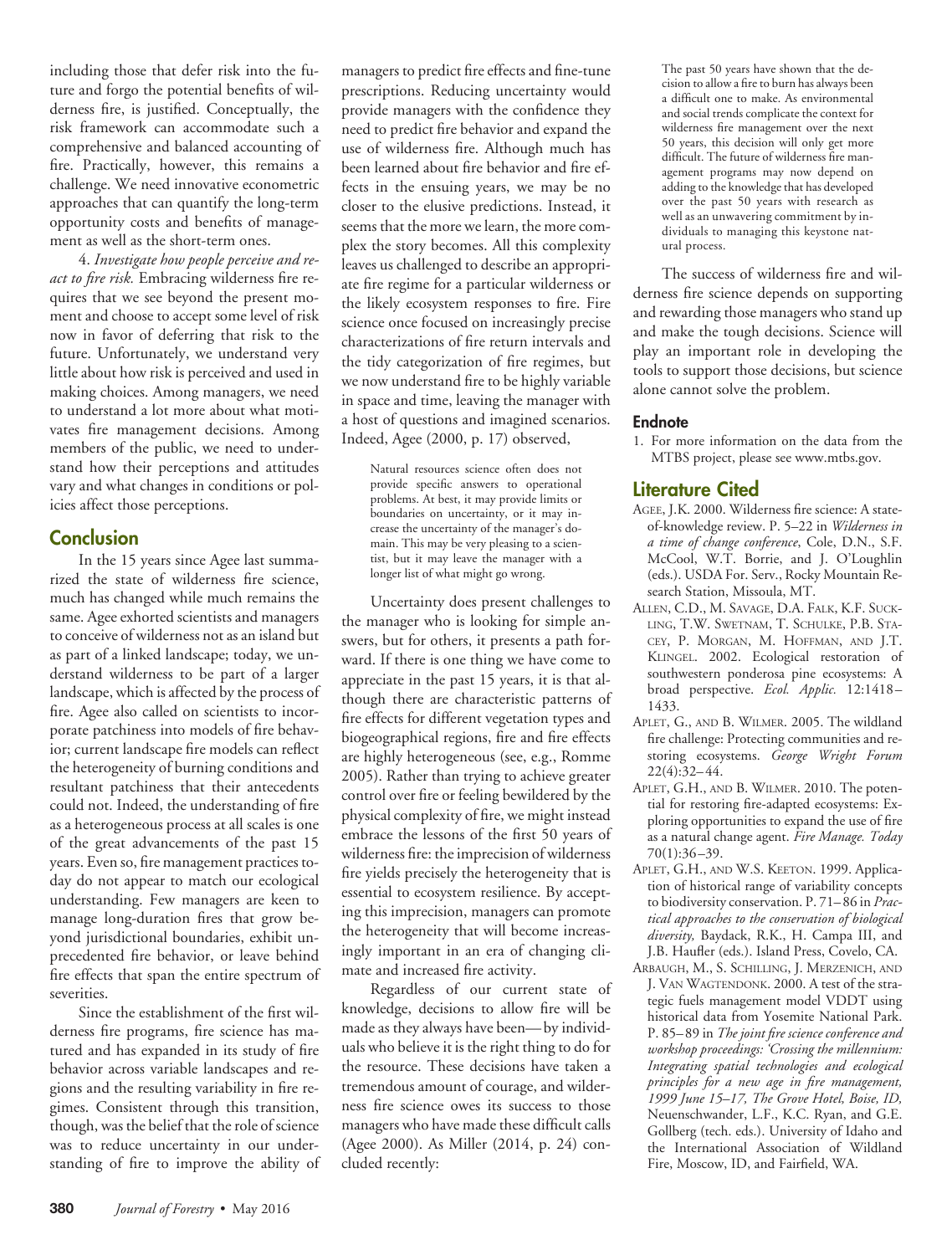- ARNO, S.F., AND J.K. BROWN. 1989. Managing fire in our forests: Time for a new initiative. *J. For.* 87(12):44 – 46.
- BARNETT, K.M. 2013. *Escape probability: An alternative risk metric to support and evaluate wilderness fire management decisions.* MSc thesis, University of Montana, Missoula, MT. 60 p.
- BEATY, R.M., AND A.H. TAYLOR. 2001. Spatial and temporal variation of fire regimes in a mixed conifer forest landscape, southern Cascades, California, USA. *J. Biogeogr.* 28:955– 966.
- BENTZ, B., J. LOGAN, J. MACMAHON, C.D. ALLEN, M. AYRES, E. BERG, A. CARROLL, ET AL. 2009. *Bark beetle outbreaks in western North America: Causes and consequences*. University of Utah Press, Salt Lake City, UT. 42 p.
- BERRY, L.E., D.A. DRISCOLL, J.A. STEIN, W. BLANCHARD, S.C. BANKS, R.A. BRADSTOCK, AND D.B. LINDENMAYER. 2015. Identifying the location of fire refuges in wet forest ecosystems. *Ecol. Applic.* 25:2337–2448.
- BLACK, A., AND T. OPPERMAN. 2005. *Fire effects planning framework: A user's guide.* USDA For. Serv., Gen. Tech. Rep. GTR-RMRS-163WWW, Rocky Mountain Research Station, Fort Collins, CO. 63 p.
- BLACK, A.E., M. WILLIAMSON, AND D. DOANE. 2008. Wildland fire use barriers and facilitators. *Fire Manage. Today* 68(1):10 –14.
- BROWN, J.K., R.W. MUTCH, C.W. SPOON, AND R.H. WAKIMOTO. 1995. *Proc.: Symposium on fire in wilderness and park management, 1993 March 30 –April 1; Missoula, MT.* USDA For. Serv., Gen. Tech. Rep. INT-GTR-320, Intermountain Research Station, Ogden, UT. 300 p.
- BROWN, T.J., B.L. HALL, AND A.L. WESTERLING. 2004. The impact of twenty-first century climate change on wildland fire danger in the western United States: An applications perspective. *Climatic Change* 62:365–388.
- CALKIN, D.C., M.A. FINNEY, A.A. AGER, M.P. THOMPSON, AND K.M. GEBERT. 2011. Progress towards and barriers to implementation of a risk framework for US federal wildland fire policy and decision making. *For. Policy Econ.* 13:378 –389.
- CALKIN, D.E., K.M. GEBERT, J.G. JONES, AND R.P. NEILSON. 2005. Forest Service large fire area burned and suppression expenditure trends, 1970 –2002. *J. For.* 103(4):179 –183.
- CHEW, J.D., C. STALLING, AND K. MOELLER. 2004. Integrating knowledge for simulating vegetation change at landscape scales. *West. J. Appl. For.* 19:102–108.
- COCHRANE, M.A., C.J. MORAN, M.C. WIM-BERLY, A.D. BAER, M.A. FINNEY, K.L. BECKEN-DORF, J. EIDENSHINK, AND Z. ZHU. 2012. Estimation of wildfire size and risk changes due to fuels treatments. *Int. J. Wildl. Fire* 21:357– 367.
- COLLINS, B.M., J.D. MILLER, A.E. THODE, M. KELLY, J.W. VAN WAGTENDONK, AND S.L. STE-PHENS. 2009. Interactions among wildland fires in a long-established Sierra Nevada natural fire area. *Ecosystems* 12:114 –128.
- COLLINS, B.M., AND S.L. STEPHENS. 2007. Managing natural wildfires in Sierra Nevada wil-

derness areas. *Front. Ecol. Environ.* 5(10):523– 527.

- COLLINS, B.M., AND S.L. STEPHENS. 2010. Standreplacing patches within a "mixed severity" fire regime: Quantitative characterization using recent fires in a long-established natural fire area. *Landsc. Ecol.* 25:927–939.
- CORTNER, H.J., J.G. TAYLOR, E.H. CARPENTER, AND D.A. CLEAVES. 1989. Fire managers' risk perceptions. *Fire Manage. Notes* 50(4):16 –18.
- DALY, C., G.H. TAYLOR, W.P. GIBSON, T.W. PARZYBOK, G.L. JOHNSON, AND P.A. PASTERIS. 2000. High-quality spatial climate data sets for the United States and beyond. *Trans. ASAE* 43(6):1957–1962.
- DILLON, G.K., Z.A. HOLDEN, P. MORGAN, M.A. CRIMMINS, E.K. HEYERDAHL, AND C.H. LUCE. 2011. Both topography and climate affected forest and woodland burn severity in two regions of the western US, 1984 to 2006. *Ecosphere* 2(12):art130.
- DIXON, G.E. 2002. *Essential FVS: A user's guide to the Forest Vegetation Simulator.* USDA For. Serv., Forest Management Service Center, Fort Collins, CO. 226 p.
- DOANE, D., J. O'LAUGHLIN, P. MORGAN, AND C. MILLER. 2006. Barriers to wildland fire use: A preliminary problem analysis. *Int. J. Wildl.* 12: 36 –38.
- DOUGLAS, J., T. MILLS, D. ARTLEY, D. ASHE, A. BARTUSKA, R.L. BLACK, S. COLOFF, ET AL. 2001. *Review and update of the 1995 federal wildland fire management policy*. US Departments of Interior, Agriculture, Energy, Defense, and Commerce, Environmental Protection Agency, Federal Emergency Management Agency, and the National Association of State Foresters, Washington, DC. 89 p.
- EIDENSHINK, J., B. SCHWIND, K. BREWER, Z.L. ZHU, B. QUAYLE, AND S. HOWARD. 2007. A project for monitoring trends in burn severity. *Fire Ecol.* 3(1):3–21.
- FALK, D.A., E.K. HEYERDAHL, P.M. BROWN, C. FARRIS, P.Z. FULÉ, D. MCKENZIE, T.W. SWET-NAM, A.H. TAYLOR, AND M.L. VAN HORNE. 2011. Multi-scale controls of historical forestfire regimes: New insights from fire-scar networks. *Front. Ecol. Environ.* 9(8):446 – 454.
- FINNEY, M.A. 1994. Modeling the spread and behavior of prescribed natural fires. P. 138 – 143 in *12th Conference on fire and forest meteorology, 1993 October 26 –28, Jekyll Island, GA*. Society of American Foresters, Bethesda, MD.
- FINNEY, M.A. 2004. *FARSITE, Fire Area Simulator—Model development and evaluation.* USDA For. Serv., Res. Pap. RMRS-RP-4 Revised, Rocky Mountain Research Station, Ogden, UT. 47 p.
- FINNEY, M.A. 2005. The challenge of quantitative risk analysis for wildland fire. *For. Ecol. Manage.* 211:97–108.
- FINNEY, M.A. 2006. An overview of FlamMap fire modeling capabilities. P. 213–220 in *Fuels management—How to measure success: Conference proceedings, 2006 March 28 –30, Portland, OR*, Andrews, P.L., and B.W. Butler (comps.). USDA For. Serv., Proc. RMRS-P-41, Rocky Mountain Research Station, Fort Collins, CO.
- FINNEY, M.A., I.C. GRENFELL, C.W. MCHUGH, R.C. SELI, D. TRETHEWEY, R.D. STRATTON, AND S. BRITTAIN. 2011a. A method for ensemble wildland fire simulation. *Environ. Model. Assess.* 16:153–167.
- FINNEY, M.A., C.W. MCHUGH, I.C. GRENFELL, K.L. RILEY, AND K.C. SHORT. 2011b. A simulation of probabilistic wildfire risk components for the continental United States. *Stochastic Environ. Res. Risk Assess.* 2011:1–28.
- FIRE EXECUTIVE COUNCIL. 2009. *Guidance for implementation of federal wildland fire management policy.* 20 p. Available online at [www.](http://www.nifc.gov/policies/policies_documents/GIFWFMP.pdf) [nifc.gov/policies/policies\\_documents/](http://www.nifc.gov/policies/policies_documents/GIFWFMP.pdf) [GIFWFMP.pdf;](http://www.nifc.gov/policies/policies_documents/GIFWFMP.pdf) last accessed June 5, 2015.
- FULÉ, P.Z. 2008. Does it make sense to restore wildland fire in changing climate? *Restor. Ecol.* 16(4):526 –531.
- FULE, P.Z., AND D.C. LAUGHLIN. 2007. Wildland fire effects on forest structure over an altitudinal gradient, Grand Canyon National Park, USA. *J. Appl. Ecol.* 44:136 –146.
- GARDNER, P.D., H.J. CORTNER, AND K. WIDA-MAN. 1987. The risk perceptions and policy response toward wildland fire hazards by urban home-owners. *Landsc. Urban Plan.* 14:163– 172.
- GRAHAM, R.T. 2003. *Hayman Fire case study: Summary.* USDA For. Serv., Gen. Tech. Rep. RMRS-GTR-115, Rocky Mountain Research Station, Ogden, UT. 32 p.
- GUARÍN, A., AND A.H. TAYLOR. 2005. Drought triggered tree mortality in mixed conifer forests in Yosemite National Park, California, USA. *For. Ecol. Manage.* 218(1–3):229 –244.
- HABECK, J.R. 1976. Forests, fuels and fire in the Selway-Bitterroot Wilderness, Idaho. P. 305– 353 in *Proc. Annual [14th] Tall Timbers fire ecology conference and Intermountain Fire Research Council fire and land management symposium. Missoula, MT.* Tall Timbers Research, Inc., Tallahassee, FL.
- HAIRE, S.L., K. MCGARIGAL, AND C. MILLER. 2013. Wilderness shapes contemporary fire size distributions across landscapes of the western United States. *Ecosphere* 4(1):article 15.
- HANN, W.J., AND D.J. STROHM. (2003). Fire regime condition class and associated data for fire and fuel planning: Methods and applications. P. 397– 434 in *Fire, fuel treatments, and ecological restoration, 2002 April 16 –18, Fort Collins, CO*, Omi, P.N., and L.A. Joyce (eds.). USDA For. Serv., Proc. RMRS-P-29, Rocky Mountain Research Station, Fort Collins, CO.
- HARDY, C.C., J.P. MENAKIS, D.G. LONG, J.K. BROWN, AND D.L. BUNNELL. 1998. Mapping historic fire regimes for the western United States: Integrating remote sensing and biophysical data. P. 288 –300 in *Natural resources management using remote sensing and GIS, Proceedings of the 7th Biennial Forest Service Remote Sensing Applications Conference, 1998 April 6 –10; Nassau Bay, TX.* American Photogrammetry and Remote Sensing Society, Bethesda, MD.
- HEINSELMAN, M.L. 1973. Fire in the virgin forests of the Boundary Waters Canoe Area, Minnesota. *Quat. Res.* 3:329 –382.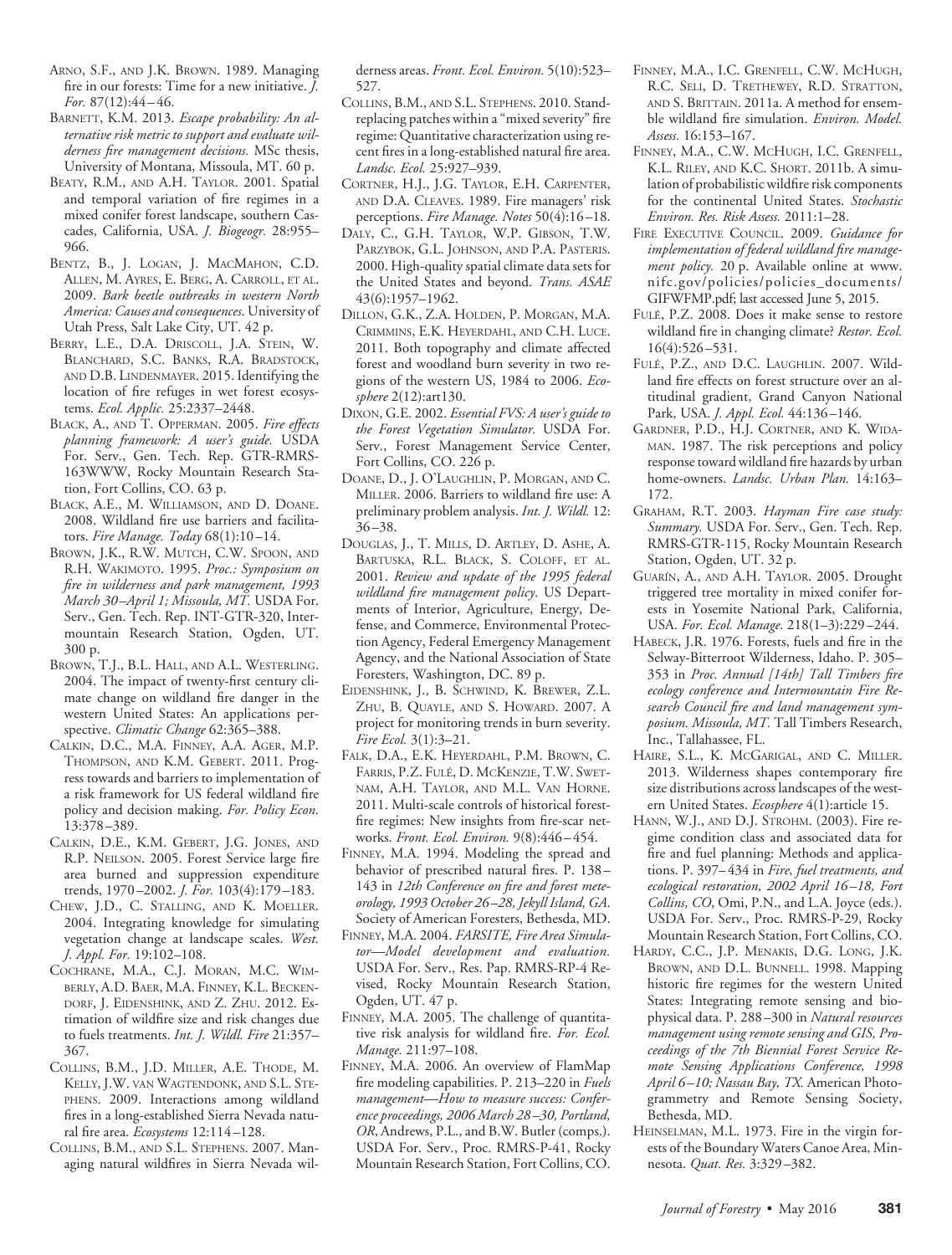- HEYERDAHL, E.K., L.B. BRUBAKER, AND J.K. AGEE. 2001. Spatial controls of historical fire regimes: A multiscale example from the interior West, USA. *Ecology* 82:660 – 678.
- HEYERDAHL, E.K., L.B. BRUBAKER, AND J.K. AGEE. 2002. Annual and decadal climate forcing of historical fire regimes in the interior Pacific Northwest, USA. *Holocene* 12(5):597– 604.
- HICKE, J.A., M.C. JOHNSON, J.L. HAYES, AND H.K. PREISLER. 2012. Effects of bark beetlecaused tree mortality on wildfire. *For. Ecol. Manage.* 271:81–90.
- HOLDEN, Z.A., P. MORGAN, AND A.T. HUDAK. 2010. Burn severity of areas reburned by wildfires in the Gila National Forest, New Mexico, USA. *Fire Ecol.* 6(3):77– 85.
- HOLDEN, Z.A., P. MORGAN, M.G. ROLLINS, AND K. KAVANAUGH. 2007. Effects of multiple wildland fires on ponderosa pine stand structure in two southwestern wilderness areas, USA. *Fire Ecol.* 3(2):18 –33.
- HOUTMAN, R.M., C.A. MONTGOMERY, A.R. GAGNON, D.E. CALKIN, T.G. DIETTERICH, S. MCGREGOR, AND M. CROWLEY. 2013. Allowing a wildfire to burn: Estimating the effect on future fire suppression costs. *Int. J. Wildl. Fire* 22:871– 882.
- HUNTER, M.E., J.M. INIGUEZ, AND C.A. FARRIS. 2014. *Historical and current fire management practices in two wilderness areas in the southwestern United States: The Saguaro Wilderness Area and the Gila-Aldo Leopold Wilderness Complex.* USDA For. Serv., Gen. Tech. Rep. RMRS-GTR-325, Rocky Mountain Research Station, Fort Collins, CO. 38 p.
- JENKINS, M.J., J.B. RUNYON, C.J. FETTIG, W.G. PAGE, AND B.J. BENTZ. 2014. Interactions among the mountain pine beetle, fires, and fuels. *For. Sci.* 60:489 –501.
- KEANE, R.E., S.F. ARNO, AND J.K. BROWN. 1990. Simulating cumulative fire effects in ponderosa pine/Douglas-fir forests. *Ecology* 71: 189 –203.
- KEANE, R.E., S. ARNO, AND L.J. DICKINSON. 2006. The complexity of managing fire-dependent ecosystems in wilderness: Relict ponderosa pine in the Bob Marshall Wilderness. *Ecol. Restor.* 24(2):71–78.
- KEANE, R.E., AND E. KARAU. 2010. Evaluating the ecological benefits of wildfire by integrating fire and ecosystem simulation models. *Ecol. Model.* 221:1162–1172.
- KEANE, R.E., R.A. PARSONS, AND P.F. HESSBURG. 2002. Estimating historical range and variation of landscape patch dynamics: Limitations of the simulation approach. *Ecol. Model.* 151:  $29 - 49.$
- KEANE, R.E., K.C. RYAN, AND S.W. RUNNING. 1996. Simulating effects of fire on northern Rocky Mountain landscapes with the ecological process model FIRE-BGC. *Tree Physiol.* 16:319 –331.
- KELLOGG, L.-K.B., D. MCKENZIE, D.L. PETER-SON, AND A.E. HESSL. 2008. Spatial models for inferring topographic controls on historical low-severity fire in the eastern Cascade Range of Washington, USA. *Landsc. Ecol.* 23:227– 240.
- KILGORE, B.M. 1986. The role of fire in wilderness: A state-of-knowledge review. P. 70 –103 in *National wilderness research conference: Issues, state-of-knowledge, future directions, 1985 July 23–26, Fort Collins, CO*, Lucas, R.C. (ed.). USDA For. Serv., Res. Note INT-RP-475, Intermountain Research Station, Ogden, UT.
- KILGORE, B.M., AND D. TAYLOR. 1979. Fire history of a sequoia-mixed conifer forest. *Ecology* 60(1):129 –142.
- KNEESHAW, K., J.J. VASKE, A.D. BRIGHT, AND J.D. ABSHER. 2004. Acceptability norms toward fire management in three national forests. *Environ. Behav.* 36(4):592– 612.
- KNOTEK, K. 2006. Trends in public attitudes towards the use of wildland fire. In *Third international fire ecology and management congress proceedings, 2006 November 13–17, San Diego, CA* [DVD]. Washington State University, Pullman, WA.
- KNOTEK, K., A.E. WATSON, W.T. BORRIE, J.G. WHITMORE, AND D. TURNER. 2008. Recreation visitor attitudes towards managementignited prescribed fires in the Bob Marshall Wilderness Complex, Montana. *J. Leis. Res.* 40:608 – 618.
- KOBZIAR, L.N., M.E. ROCCA, C.A. DICUS, C. HOFFMAN, N. SUGIHARA, A.E. THODE, J.M. VARNER, AND P. MORGAN. 2011. Challenges to educating the next generation of wildland fire professionals in the United States. *J. For.* 107(7):339 –345.
- KOLDEN, C.A., J.A. LUTZ, C.H. KEY, J.T. KANE, AND J.W. VAN WAGTENDONK. 2012. Mapped versus actual burned area within wildfire perimeters: Characterizing the unburned. *For. Ecol. Manage.* 286:38 – 47.
- KOLDEN, C.A., AND P.J. WEISBERG. 2007. Assessing accuracy of manually-mapped wildfire perimeters in topographically dissected areas. *Fire Ecol.* 3(1):22–31.
- KRASNOW, K., T. SCHOENNAGEL, AND T.T. VE-BLEN. 2009. Forest fuel mapping and evaluation of LANDFIRE fuel maps in Boulder County, Colorado, USA. *For. Ecol. Manage.* 257:1603–1612.
- KREBS, P., G.B. PEZZATTI, S. MAZZOLENI, L.M. TALBOT, AND M. CONEDERA. 2010. Fire regime: History and definition of a key concept in disturbance ecology. *Theory Biosci.* 129(1): 53– 69.
- KURZ, W.A., S.J. BEUKEMA, W. KLENNER, J.A. GREENOUGH, D.C.E. ROBINSON, A.D. SHARPE, AND T.M. WEBB. 2000. TELSA: The Tool for Exploratory Landscape Scenario Analysis. *Comput. Electron. Agric.* 27:227– 242.
- LARSON, A.J., R.T. BELOTE, C.A. CANSLER, S.A. PARKS, AND M.S. DIETZ. 2013. Latent resilience in ponderosa pine forest: Effects of resumed frequent fire. *Ecol. Applic.* 23:1243– 1249.
- LEIRFALLOM, S.B., AND R.E. KEANE. 2011. *Sixyear post-fire mortality and health of relict ponderosa pines in the Bob Marshall Wilderness Area, Montana.* USDA For. Serv., Res. Note RMRS-RN-42, Rocky Mountain Research Station, Fort Collins, CO. 5 p.
- LEOPOLD, A.S., S.A. CAIN, C.M. COTTAM, I.N. GABRIELSON, AND T.L. KIMBAL. 1963. Wildlife management in the national parks. P. 1–8 in *Transactions 28th North American wildlife and natural resources conference.* Crater Lake Institute, Crater Lake, OR.
- LOTAN, J.E., B.M. KILGORE, W.C. FISCHER, AND R.W. MUTCH. 1985. *Proceedings: Symposium on fire in wilderness and park management, 1983 November 15–18; Missoula, MT.* USDA For. Serv., Gen Tech Rep INT-182, Intermountain Research Station, Ogden, UT.
- LUTZ, J.A., J.W. VAN WAGTENDONK, A.E. THODE, J.D. MILLER, AND J.F. FRANKLIN. 2009. Climate, lightning ignitions, and fire severity in Yosemite National Park, California, USA. *Int. J. Wildl. Fire* 18:765–774.
- MCCAFFREY, S., E. TOMAN, M. STIDHAM, AND B. SHINDLER. 2013. Social science research related to wildfire management: An overview of recent findings and future research needs. *Int. J. Wildl. Fire* 22(1):15–24.
- MCCOOL, S.F., AND G. STANKEY. 1986. *Visitor attitudes toward wilderness fire management policy—1971– 84.* USDA For. Serv., Res. Pap. INT-357, Intermountain Research Station, Ogden, UT. 7 p.
- MCKENZIE, D., D.L. PETERSON, AND J.K. AGEE. 2000. Fire frequency in the interior Columbia River basin: Building regional models from fire history data. *Ecol. Applic.* 10:1497–1516.
- MEYER, M.D. 2015. Forest fire severity patterns of resource objective wildfires in the southern Sierra Nevada. *J. For.* 113(1):49 –56.
- MILLER, C. 2007. Simulation of the consequences of different fire regimes to support wildland fire use decisions. *Fire Ecol.* 3(2):83– 102.
- MILLER, C. 2012. The hidden consequences of fire suppression. *Park Sci.* 28(3):75– 80.
- MILLER, C. 2014. The contribution of natural fire management to wilderness fire science. *Int. J. Wildl.* 20(2):20 –25.
- MILLER, C., J. ABATZOGLOU, T. BROWN, AND A.D. SYPHARD. 2011. Wilderness fire management in a changing environment. P. 269 –294 in *The landscape ecology of fire*, McKenzie, D., C. Miller, and D.A. Falk (eds.). Springer, New York. 312 p.
- MILLER, C., AND A. AGER. 2013. A review of recent advances in risk analysis for wildfire management. *Int. J. Wildl. Fire.* 22:1–14.
- MILLER, C., AND B. DAVIS. 2009. Quantifying the consequences of fire suppression in two California national parks. *George Wright Forum*  $26(1):76 - 88.$
- MILLER, C., AND D.L. URBAN. 1999. A model of surface fire, climate, and forest pattern in the Sierra Nevada, California. *Ecol. Model.* 114: 113–135.
- MLADENOFF, D.J., AND H.S. HE. 1999. Design and behavior of LANDIS, an object-oriented model of forest landscape disturbance and succession. P. 125–162 in *Advances in spatial modeling of forest landscape change: Approaches and applications*, Mladenoff, D.J., and W.L. Baker (eds.). Cambridge University Press, Cambridge, UK.